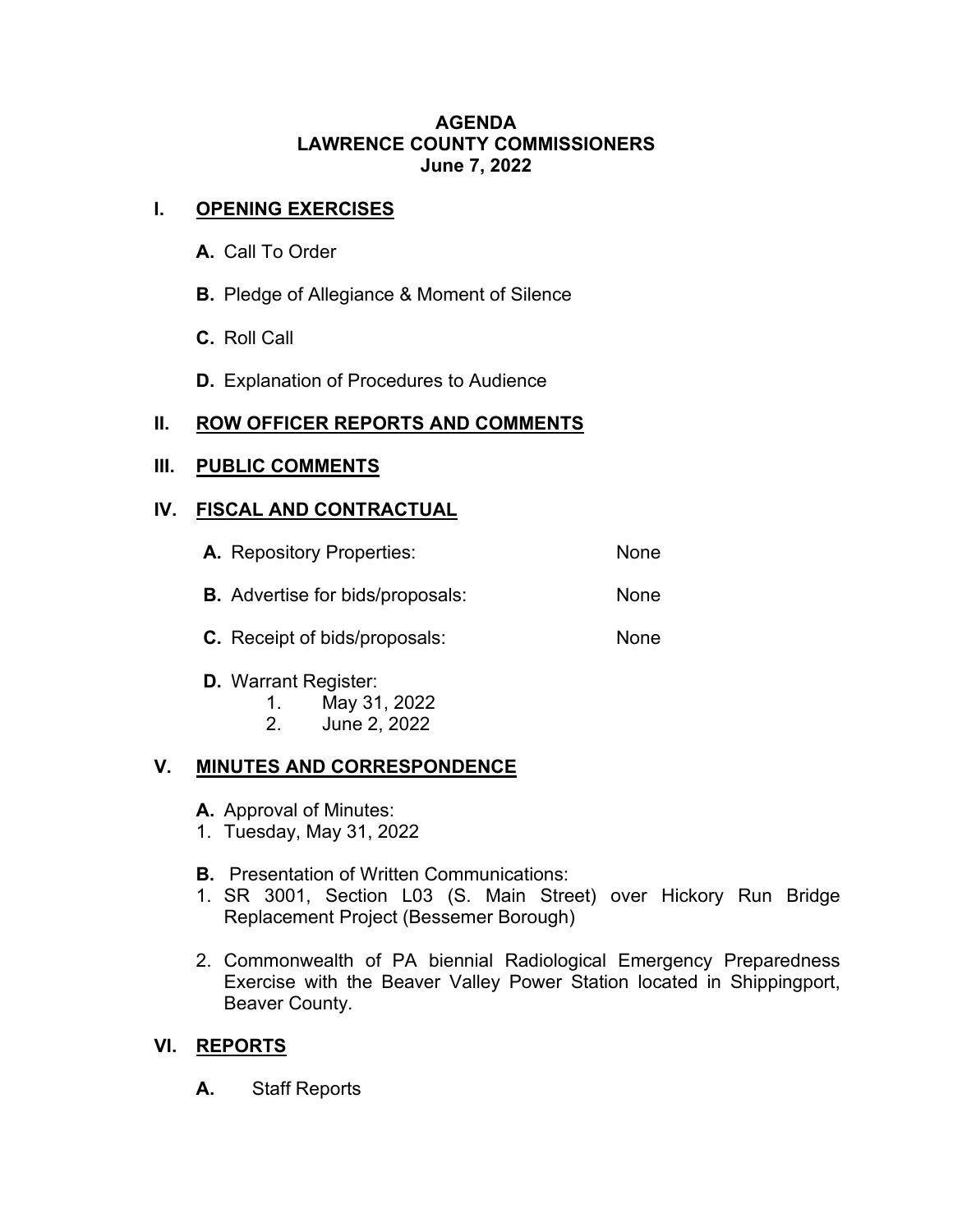**B.** Commissioner Reports and Comments **DLM** 

# **VII. NEW BUSINESS**

New Resolutions:

## 1. *Boards*

Resolution for discussion and possible approval to appoint Thomas McKinley to the Northwest Commission.

## 2. *Commissioners*

Resolution for discussion and possible approval to award a contract to Blackhawk Neff, Inc., for the Lawrence County Courthouse Courtyard Lighting Project.

## 3. *Commissioners*

Resolution for discussion and possible approval to issue a Request For Bids for the timber sale of selected timber on a portion of Quaker Falls Park.

## 4. *Commissioners*

Resolution for discussion and possible approval to authorize the bid made by Jeremy McGee in the amount of \$501.00 for Oakwood Avenue, #34-210700.

#### 5. *Commissioners*

Resolution for discussion and possible approval to authorize the bid made by Charles R. Brown III in the amount of \$500.00 for Wilson Road, #34-075000.

# 6. *Commissioners*

Resolution for discussion and possible approval to authorize the bid made by Charles R. Brown III in the amount of \$500.00 for Wilson Road, #34-075200.

# 7. *Budget Amendment (DA Stop Grant)*

Resolution for discussion and possible approval to amend the FY2022 Budget.

#### 8. *Budget Amendment (DJ Nicholson)*

Resolution for discussion and possible approval to amend the FY2022 Budget.

# 9. *Transfer of Funds*

Resolution for discussion and possible approval for Transfer T-2022-010.